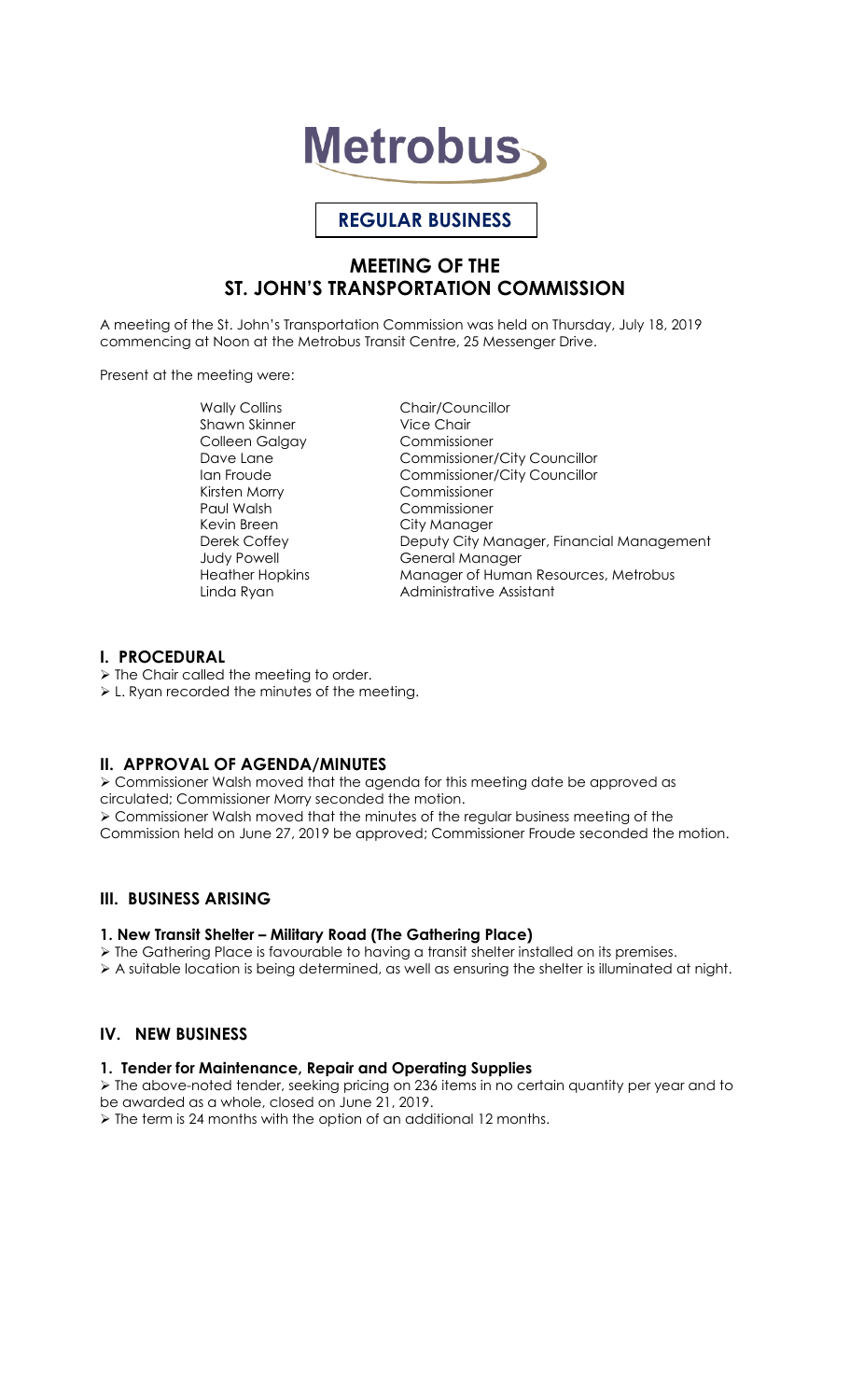

#### **1. Tender for Maintenance, Repair and Operating Supplies** (Continued)

 $\triangleright$  Three (3) bids were received in response to the tender:

| Metrobus <sub>`</sub>    |                                         |                                                      |
|--------------------------|-----------------------------------------|------------------------------------------------------|
| <b>COMPANY</b>           | <b>ANNUAL</b><br><b>ESTIMATED VALUE</b> | <b>NOTES</b>                                         |
| NAPA Auto Parts          | \$45,315                                | Bid on only 76% of items named                       |
| <b>BDI</b> Industrial    | \$56,129                                |                                                      |
| <b>Acklands Grainger</b> | \$52,613                                | Acklands Grainger currently has the<br>MRO contract. |

#### **ACTION:**

 It was moved by K. Breen and seconded by Commissioner Galgay that the tender be awarded to Acklands Grainger at an estimated annual value of \$52,613.

#### **2. Financial Statements—June, 2019**

The financial statements for month of June, 2019 were tabled and discussed.

#### **3. Executive Summary—June, 2019**

 The Executive Summary for June, 2019 was also tabled and discussed; the following item was noted:

 The Manager of Accessible Transit worked with staff from Tripspark (scheduling software provider) to create a promotional video showcasing our successes with the online booking service for GoBus and automated notifications. The Tripspark software has been in use for over a year and is proving to be more efficient and a less expensive system to run.

## **4. Metrobus/GoBus Review**

Public Engagement sessions were held by Dillon Consulting on June 26<sup>th</sup> & 27<sup>th</sup> to obtain public feedback on the recommendations. The public could also provide feedback online on the City's Engagement site.

 Dillon Consulting also met with the Metrobus management team on the same date to review the five-year Strategic Plan together with the Operational Plan.

 Commissioner Lane suggested that, prior to final recommendations being made in respect of the Dillon Report, members of the ATU Local Union Executive be invited to talk with the Commission directly and offer feedback.

#### **5. Lack of Benches in Transit Shelters**

 $\triangleright$  Commissioner Morry inquired on behalf of a resident about the current lack of benches in specific transit shelters throughout the system.

 $\triangleright$  The General Manager informed that some benches have been temporarily removed from in preparation for the upgrade to an accessible shelter model. Once the noted shelters are retrofitted, the benches will be re-installed.

#### **6. New Stroller Policy**

 Commissioner Froude noted that on two occasions since introduction of the new stroller policy, he has been asked by the Transit Operator to keep his child in the stroller and felt that this contravenes his understanding of the policy.

It was noted that it is at the Transit Operator's discretion whether or not a stroller has to be folded if it is felt to be blocking the aisle on the bus.